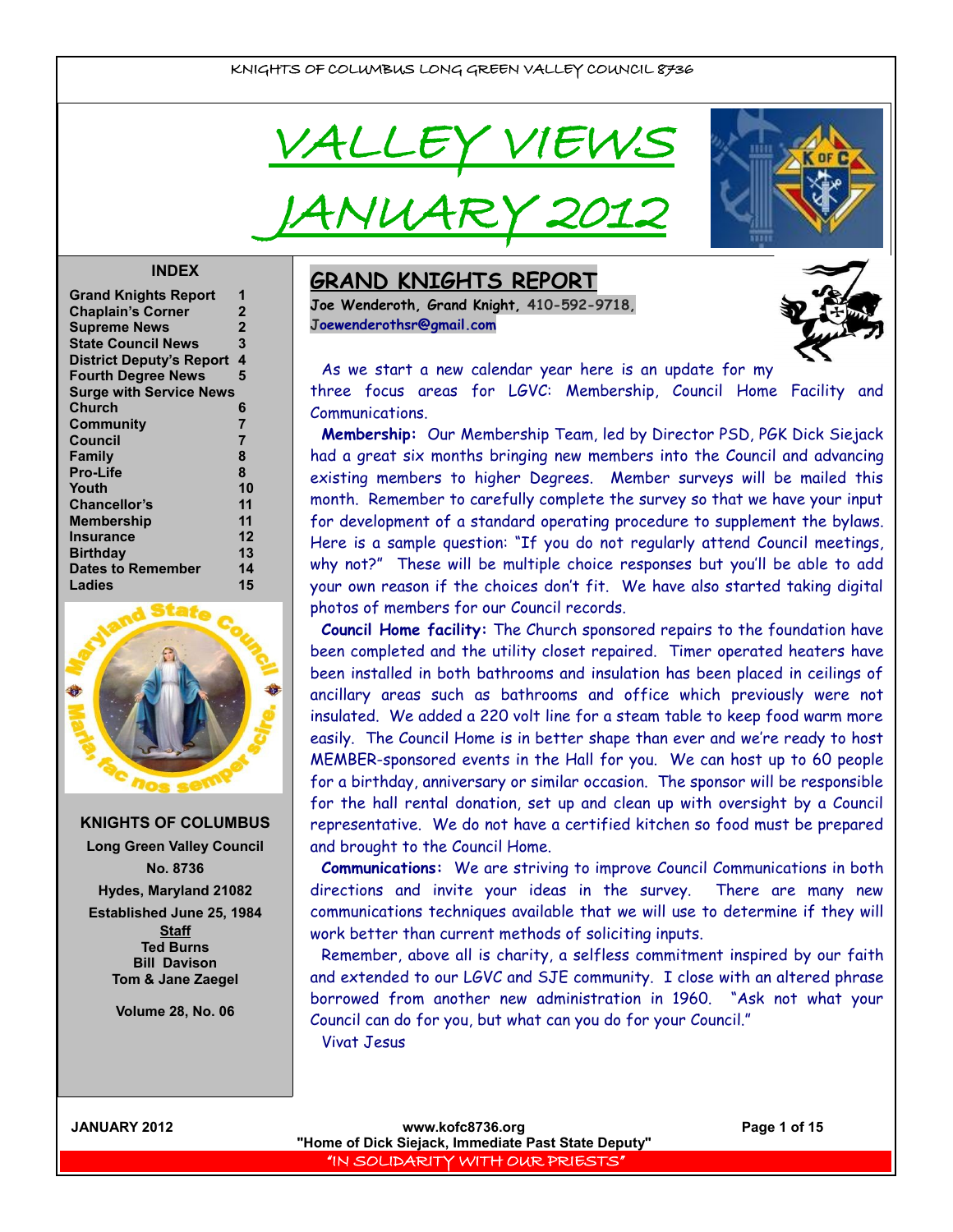

**CHAPLAIN'S CORNER**

Happy New Year! I hope the year 2012 will be filled with God's choicest blessings for you and for your families.

I have heard many say that 2011 was a dreadful year and they are so happy it is ending. I am not sure anything is really going to change, but the dawn of a new year always seems to be a moment when we have hope for something better.

What would make 2012 better for you? What do you truly seek in your heart? Are you looking for a better world? For peace? For more security? For a better economy in America? Those are the sorts of things that fill all the media reports at New Year's. But are those the things that really matter? They are, no doubt important! But is that all there is?

Perhaps you might say that what you really want is good health, or a strong family, or a good steady job. These, too, are important. No one would deny it.

I offer you the suggestion that underlying all of our hopes is our sense of faith and our ability to trust in the Lord God. Faith, it seems to me, is like a bit of infrastructure. Faith underlies the way we approach life and supports the way we choose to live. A house without a furnace does no good in a cold climate. A highway without traffic controls is chaos. A life without deep, rich and genuinely practiced faith limps. No matter what you are hoping and dreaming will come to pass in 2012, I hope that you will plan to make the infrastructure of your life better! Deepen your faith and knowledge of God. Grow closer to the Lord. Make your prayer life steadier and regular. Stretch yourself in terms of your practice of the Catholic life.

Only when we have a sure foundation to stand upon in life are we able to meet the challenges life throws at us. Those challenges can be overwhelming. Cultivate faith deep in your heart, and then let that faith work for you when you need it.

May the Lord bless us all in 2012!

Msgr. Rick Cramblitt

## **SUPREME COUNCIL NEWS**

**In Service to One, in Service to All** 

#### **Vatican Secretary of State Thanks Knights of Columbus for Work in Rome**

Speaking at a concert celebrating the groundbreaking for the new "Largo Cavalieri di Colombo" in Rome, Cardinal Tarcisio Bertone thanked the Knights of Columbus for the more than 90 years of service the organization has given to the City of Rome and the Vatican. Supreme Knight Carl Anderson and Rome's Mayor Giovanni Alemanno were among the attendees, and both also

**JANUARY 2012 www.kofc8736.org Page 2 of 15 "Home of Dick Siejack, Immediate Past State Deputy"**  "IN SOLIDARITY WITH OUR PRIESTS"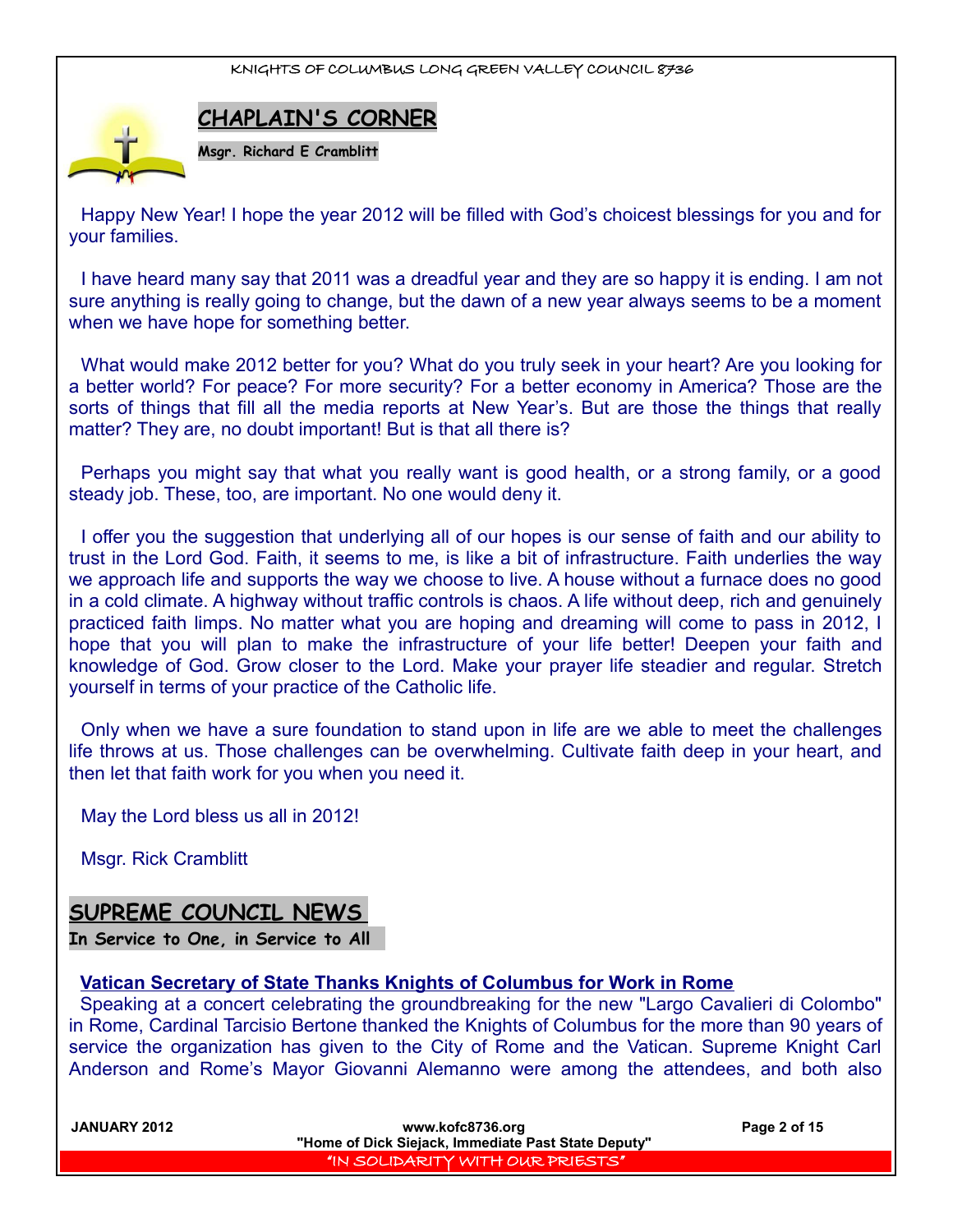delivered remarks on the Knights' long-standing relationship with Rome.

"I wish to express my gratitude to Supreme Knight Carl A. Anderson and fellow Knights for the invitation to this Concert in this historical Basilica, linked to the memory of Saint Francis of Assisi and one of the most ancient Marian places in Rome, on the occasion of the naming of a Square, in this City, Cavalieri di Colombo," said Cardinal Bertone. "Thus, we are united for such a particular circumstance, which wants to be a demonstration of the recognition for your commitment and your love towards the great City of Rome, center of Catholicism and seat of the Successor of Peter."

"I am happy to convey the felicitations of the Holy Father Benedict XVI, who has asked me to mention that his venerated Predecessor Benedict XV was (the one) to invite the Knights of Columbus to establish themselves in Rome in 1920," the cardinal continued "Since then, the initiatives of your Order have successfully continued in the Eternal City, followed with a great and rewarding friendship."

The concert was held in the Church of Santa Maria in Aracoeli adjacent to the Campidoglio, and featured the Gospel Choir of St. Thomas More Church in Washington, D.C. in honor of the ground breaking. The square was dedicated to the Knights of Columbus in honor of its charitable works on behalf of the people of Rome.



## **STATE NEWS**

The Knights of Columbus in Maryland have been very busy with our efforts to support pregnant women who have doubts about having an abortion.

On June 17, State Deputy Peter Davio, District Deputy Don Kern, and Ultrasound Chairman Richard Siejack were on hand to present a check to Dan Mohler. Dan is the Director for the Cecil County Pregnancy Center, and the check for \$25,000 will go to the purchase of their long awaited, but much needed, 4D ultrasound machine. Left to Right: IPSD Richard Siejack, State Deputy Peter Davio, Cecil County Pregnancy Center Director Dan Mohler, and DD Don Kern.

Then on December 13, State Deputy Peter Davio, Ultrasound Chairman Richard Siejack and Brother Knight Joe Hermann were at The Greater Baltimore Center for Pregnancy Concerns to present a check to Mrs. Carol Clews, Executive Director of the Center for \$26,000 to cover the full price of a Biosound MyLab 40 Console Based Ultrasound System.

These are the second and third ultrasound machines the Knights purchased in Maryland this Columbian Year. The first was presented to Care Net Pregnancy Center of Southern Maryland in Lexington Park. We expect to present another check within the next month for a fourth ultrasound machine, which will serve the Eastern Shore. We also have plans for several more within this year.

Your Donations are Saving Lives! These machines are made possible by your continuing donations to our Ultrasound program.

| JANUARY 2012 | www.kofc8736.org                                    | Page 3 of 15 |
|--------------|-----------------------------------------------------|--------------|
|              | "Home of Dick Siejack, Immediate Past State Deputy" |              |
|              | I "IN SOLIDARITY WITH OUR PRIESTS" I                |              |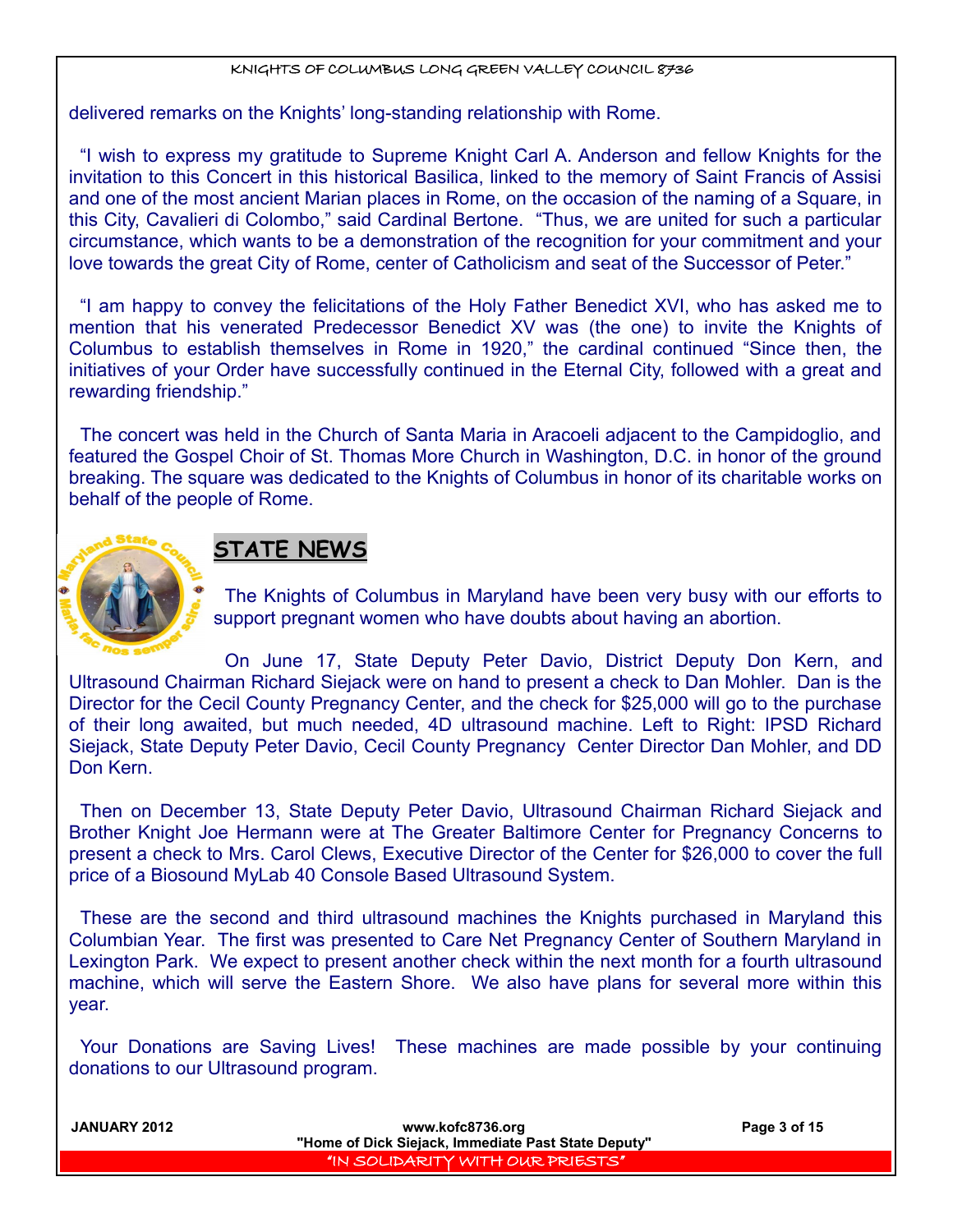Statistics reveal that most women who consider abortion choose life after seeing an ultrasound image of their child. These families need your help!

The Knights of Columbus Supreme Council is teaming with local Knights on a major initiative to purchase ultrasound machines for the Crisis Pregnancy Centers. Each machine costs up to \$50,000. The Supreme Council will cover half of this cost. The machines purchased under this program are already in place and saving lives!

Donations made payable to Sonogram Fund of SMC #1470 Charities, Inc., may be mailed to: Jim McFillin, Maryland State Council Pro-Life Team, 45483 Braway Street, Great Mills, MD 20634 **Defend Life!**

## **DISTRICT DEPUTY REPORT**

**Jim Cross, PGK, 410-893-1266, James.cross@comcast.net**

| Council               | # | <b>New</b>     | Dropped | <b>Net</b>      | Net Insurance   |
|-----------------------|---|----------------|---------|-----------------|-----------------|
| /Goals                |   | <b>Members</b> | Members | Membership      | <b>Increase</b> |
|                       |   |                |         | <b>Increase</b> |                 |
| 8736 / 13-5           |   | 9              |         | 9               |                 |
| $9815 / 8 - 3$        |   |                |         |                 |                 |
| 10100 / 8-3           |   |                | 6       | -6              |                 |
| 11372 / 17-6          |   | 9              |         | 9               |                 |
| <b>District Total</b> |   | 22             | 6       | 16              | 5               |
|                       |   |                |         |                 |                 |

Every Council a Star Council (numbers as of 12/20/2011)

Star District Goals 32 New Members; 12 Insurance Members

Long Green got a First Place in the Keep Christ in Christmas Poster Contest. Participation is the key, "You gotta play to win". Start working on Basketball Free Throw plans and submissions for Teacher, Police, Fireman of the Year. Second Quarter Activities need to be done by December 31 and the Reports turned in to the State by January 15. Get them done a little early and have your Grand Knight turn them in at the Mid-term meeting on Saturday, January 7, 2012.

The Knights gave a new Ultrasound to the Essex Pregnancy Center in December making 3 in the State so far. More donations will help keep the Ultrasound Project going as several more centers are being considered. Support the DC March for Life on Jan 23 and the Annapolis March as well. Culture of Life extends to the Handicapped as well. The Polar Bear Plunge is on Friday and Saturday, Jan 27-28

At Sandy Point State Park by the Bay Bridge.

**A few key dates to remember:** 

First Degree at Fr Wolfe Council on Feb 20, 2012. Second Degree at Fr. Wolfe on Feb 29, 2012. Third Degree at Cardinal Gibbons Mar 16, 2012. Midterm Meeting for GK & DGK on Sat., Jan 7, 2012.

| <b>JANUARY 2012</b> | www.kofc8736.org                                    | Page 4 of 15 |
|---------------------|-----------------------------------------------------|--------------|
|                     | "Home of Dick Siejack, Immediate Past State Deputy" |              |
|                     | I "IN SOLIDARITY WITH OUR PRIESTS" I                |              |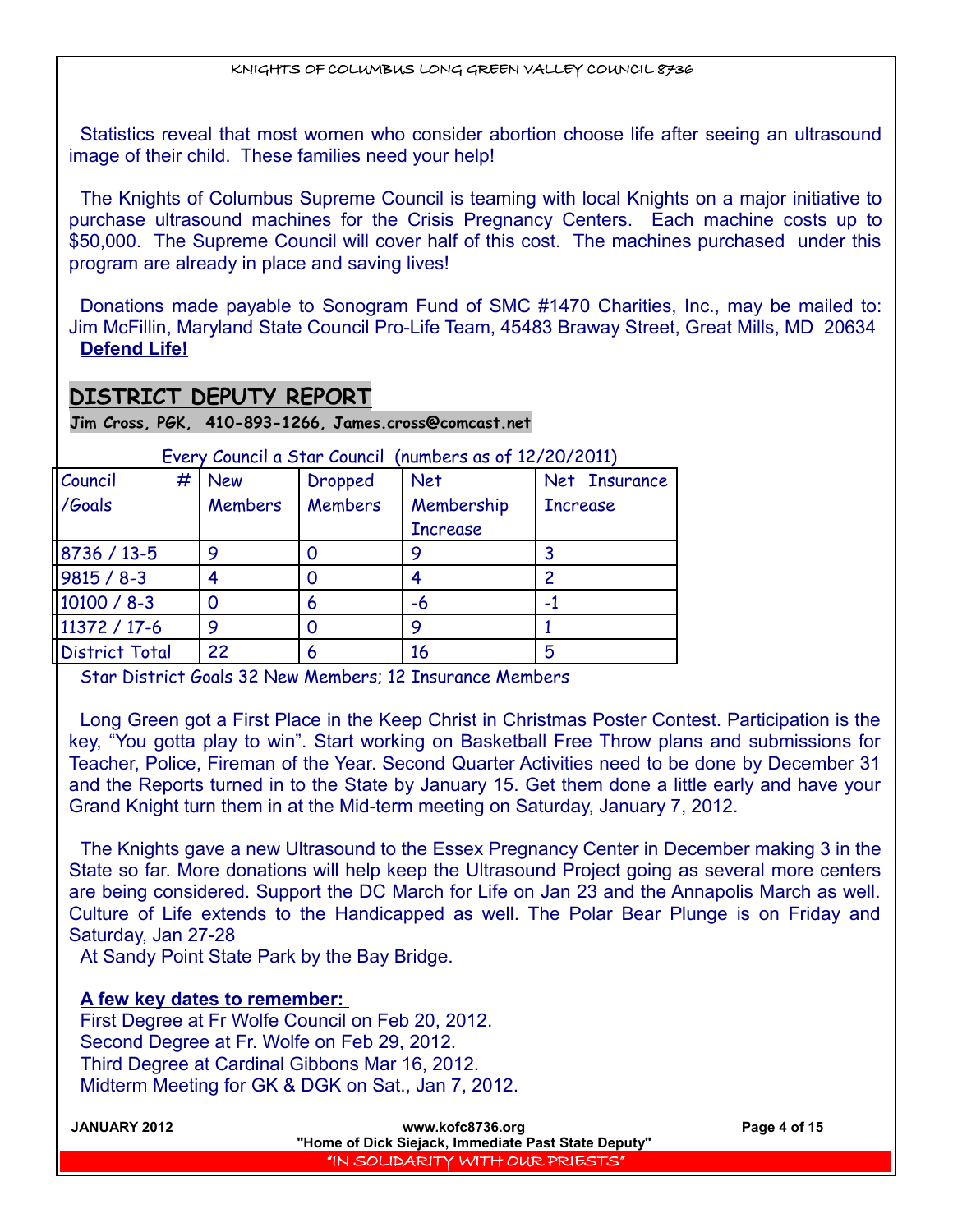March for Life in Washington DC on Monday, Jan 23, 2012. State Free Throw Contest on Saturday, March 10, 2012 State Convention May 4-6, 2012.

Vivat Jesus! Jim Cross, District Deputy #4

#### **BALTIMORE CHAPTER OF GRAND KNIGHTS Vince Grauso, FDD, PGK, PFN**

The Baltimore Chapter of Grand Knights will be celebrating its 102nd anniversary this year on Friday, Feb 3rd. The Anniversary Social will be at Archbishop Fulton Sheen Council # 7612 in Owings Mills from 7 - 11pm. The cost is \$35 per person for a full menu. (Flier attached) Everyone is welcome.

The Baltimore Chapter has also produced a Christmas Ornament for members. The cost for the ornament is \$10. One side contains the Chapter logo and the other side contains the K of C logo. I have attached the flier if anyone is interested in purchasing an ornament. The ornament is made by the company that makes the White House Christmas Ornaments. It is made of solid brass with gold plating. It can be picked up at any chapter meeting or can be mail ordered. I have a limited number of ornaments left.



## **FOURTH DEGREE NEWS Archbishop John Carroll Assembly 2378**

 The Assembly will celebrate our Annual Renewal of Obligations on January 19 at the Fr. Wolfe Council in Abingdon. The March meeting will include a speaker from the Military. The Annual Fourth Degree Exemplificaton will take place on March 3. Plan now to attend and secure your reservations.

#### **PROGRAM DIRECTOR'S REPORT Tom Zaegel PGK, 410-557-4465, [tomzaegel1@comcast.net](mailto:tomzaegel1@comcast.net)**

Here's hoping that all of our Knights families had a wonderful and safe Christmas and a great New Year celebration. And may we all have a successful and healthy year that exceeds our wishes and needs.

We are very grateful once again to Paul and Mary Weber for a terrific Christmas Dinner Party that was held at Belissimo Restaurant. The 39 Brothers and wives had a very wonderful dinner and a very enjoyable gathering.

We ended up doing pretty good with the K of C Christmas cards and Ornaments sales and fund raising effort. We made \$252 after costs, of which we donated \$50 to SJE School for their sales efforts. In addition we sold 21 Magnets for another \$105 profit. Thanks to all from the Council, Church and School who supported this fund raising project.

| <b>JANUARY 2012</b> | www.kofc8736.org<br>"Home of Dick Siejack, Immediate Past State Deputy" | Page 5 of 15 |
|---------------------|-------------------------------------------------------------------------|--------------|
|                     | "IN SOLIDARITY WITH OUR PRIESTS"                                        |              |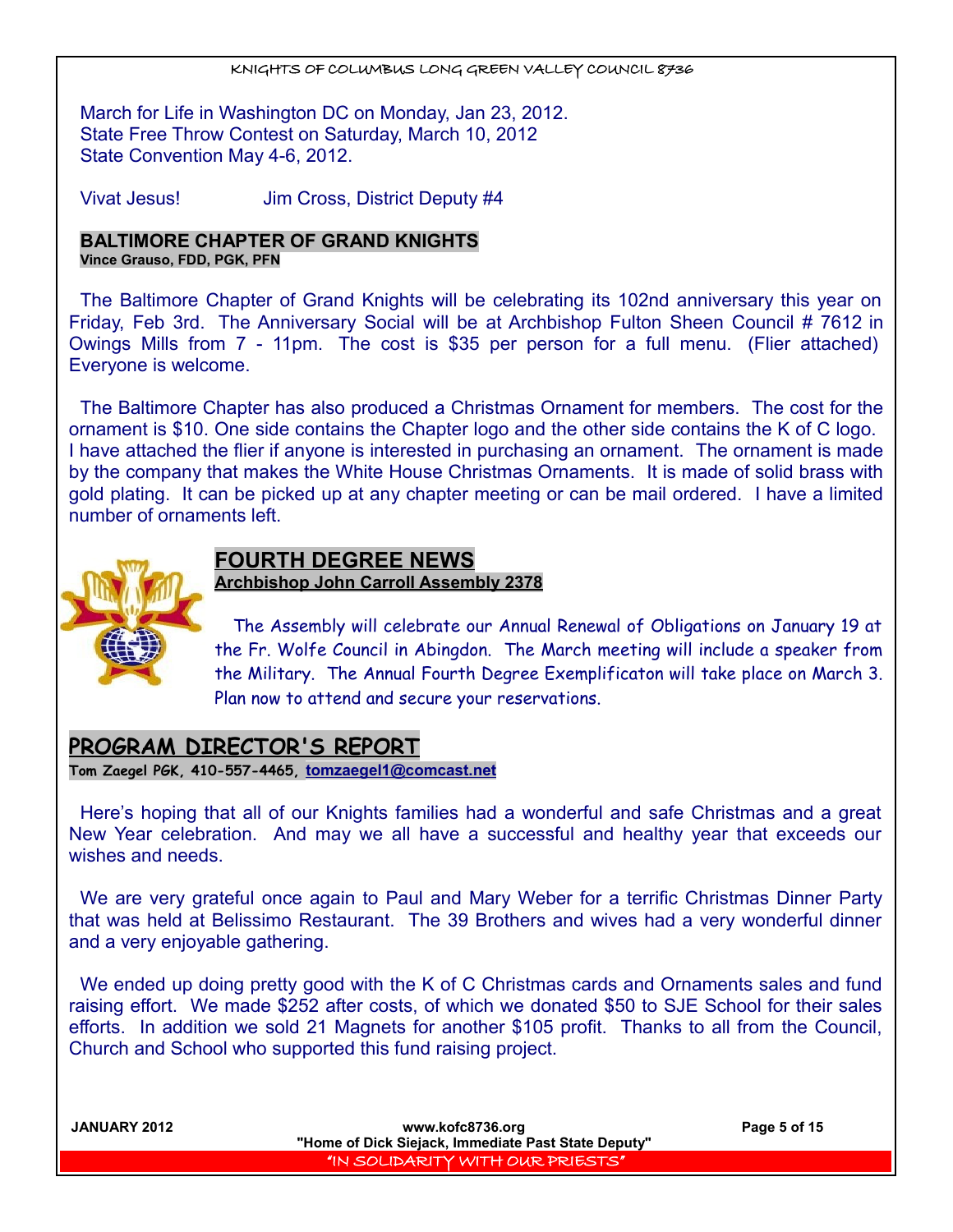Now that the holidays are behind us, it is time to start working on our  $2<sup>nd</sup>$  quarter Surge with Service Program reports which are due to the State Council Office by January 15.



## **CHURCH ACTIVITIES**

**Pat Donohue, 410-941-5025, [donohuepj@comcast.net](mailto:donohuepj@comcast.net)**

#### **5th Sunday Mass**

The next 5th Sunday Mass will be held on January 29th at 9am. We will again sit together in church and gather for a buffet breakfast after mass in our newly renovated council home. Please plan to attend with your families

and help us to show our solidarity and enjoy a great event.

#### **Navitity Setup**

Thanks to all for setting up the Nativity scene again this year in front of the chapel. In particular, I would like to thank Tom Zaegel for "rounding up the knights" as well as Jim Schmidt Sr., John Caine, Chuck Bogdanowicz, Keith Kruse and Chris Phillips. It was duly noted that the cresche needs to be refurbished before we use it again next year.

#### **Annual Christmas Eve Parking**

LGVC again did a stellar job in the parking supervision for Christmas Eve Mass at 4pm on Saturday 12/24. Special thanks to Bob Dee for coordinating and managing this annual event. The weather was good and we had approximately 13 volunteers. Thanks again to all who helped and I'm sure that the parish really appreciates the service that we provide for this important event which draws the largest attendance of any mass throughout the year.

#### **Shrove Tuesday Pancake Supper**

We will again coordinate the Shrove Tuesday Pancake Supper on February 21st. We will begin planning for this event in January and soliciting volunteers.

## **COMMUNITY ACTIVITIES**

**Ray Dietz, Director, 410 592 5377, [craytrek@comcast.net](mailto:craytrek@comcast.net)**

Our Tootsie Roll Campaign was a success. Many thanks to all our Brother Knights who volunteered at the various collection sites. At our last meeting we voted to once again cover all expenses with council funds so that 100% of the donations received will be distributed to Camp Glow and Gallagher Services.

We would like to support an upcoming fund raising event for the Apostleship of the Seas. There is a Bull & Oyster Roast at the Columbus Gardens on January 29th from 2 to 6pm, and the cost is \$35 per person (table of 8 for \$240). This is a nice event to warm-up a mid-winter day. Please see Tom Zaegel for details or to order tickets.

As a reminder we are seeking volunteers to assist with various Apostleship of the Seas support projects including Operation Shoebox and volunteering at the welcoming center in Dundalk. Please contact Ray Dietz 410-592-5377 if interested.

| <b>JANUARY 2012</b> | www.kofc8736.org                                    | Page 6 of 15 |
|---------------------|-----------------------------------------------------|--------------|
|                     | "Home of Dick Siejack, Immediate Past State Deputy" |              |
|                     | "IN SOLIDARITY WITH OUR PRIESTS"                    |              |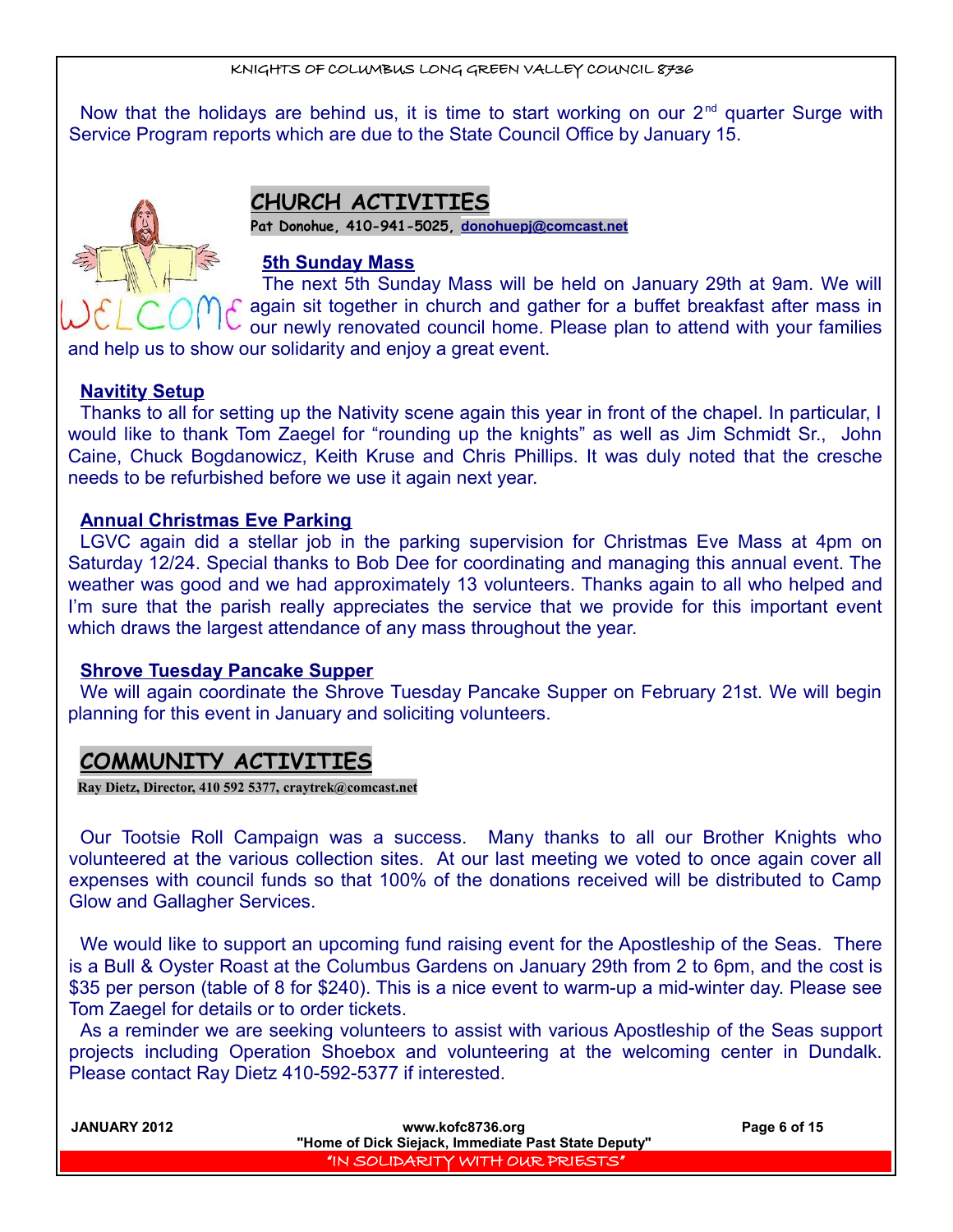#### **2011 THANKSGIVING FOOD PROJECT – John Mayni**

The **Thanksgiving Food Project** was **successfully completed** with **79 Council members** participating. This project was started by **Brother Jim Welsh** and for **21 consecutive years** we helped feed the poor at Thanksgiving. A total of **\$5,654.86** was donated this year which includes a **\$1,201.50** Poor Box collection the weekend of 11/6/11. **In addition** to the **money donated**, **762** food items, **7** cooked turkeys and **115** frozen apple pies **(\$1,150)** were donated. The pies were donated by St. John the Evangelist parishioners through the School's November Market Day event. **With these donations our Council provided food for 350 families and 140 individuals**!

The **total food supplied** was: **106** frozen turkeys, **4** fresh turkeys, **7** cooked turkeys, **65** jars of gravy, **49** boxes of instant potatoes, **980 lbs.** of potatoes, **370 lbs.** of yams, **265 lbs.** of onions, **144** pies, **100-5 lb.** bags of sugar, **181** boxes of stuffing, **109** cans of soup, **175** cans of cranberry sauce, **411** cans of vegetables, **111** boxes of macaroni/cheese, **100** bottles of vegetable oil, **102** cans of tuna, **105** boxes of cereal, **121-**jars of coffee, **100** jars of mayonnaise, **101** jars of peanut butter, 96 cans of soda, **216** dinner rolls, **520 lbs.** of Bananas, **225** bunches of Collard Greens, **132** stocks of celery, **120 lbs.** of yucca root, **332** misc. items, **10** boxes of oranges and **11** boxes of apples..

These donations were distributed to Our Daily Bread Employment Center, the **170** families registered with Beans & Bread Outreach Center and the **100** families registered with the Missionaries of Charity–Gift of Hope Convent. The food distribution schedules of these organizations required 5 separate deliveries (11/12, 11/18, 11/19, 11/22 & 11/23). On the  $23<sup>rd</sup>$ , we provided cooked turkeys and all the food needed for **complete Thanksgiving dinners** to the **65** students/graduates/staff at Our Daily Bread Employment Center **and** to the Missionaries of Charity nuns who fed 75 senior citizens on Thanksgiving. Also, on the 23<sup>rd</sup> we provided 115 frozen pies to Beans & Bread. On 12/16/11, we delivered **\$508** of Fresh Produce to the Missionaries of Charity for their **Christmas Food distribution**. The remaining project funds of **\$577** will be used to help the Missionaries of Charity with their Easter Food distribution. **All of this could not have been accomplished without the generous support from Long Green Valley Council #8736 members, Knights' Ladies, St. John The Evangelist Church parishioners, St. John The Evangelist School and SJE School Market Day. My heartfelt thanks goes out to all of you.** 

**In particular, I would like to thank the following: Msgr. Richard Cramblitt** for allocating the Poor Box proceeds on Nov. 5<sup>th</sup> & 6<sup>th</sup> to our project and **Jane Andrews** for managing the project account at St. John the Evangelist Church; **Diana Elliott** for her efforts in obtaining 115 Market Day pie donations; SJE School teachers Marilyn Donohue, Nicole Creamer, & Sara Macek for organizing a SJE School food collection drive which resulted in a donation of 355 food items; **Tom Rowan, Pat Donohue, PGK James Cross, PGK Robert Dee, Charles Bogdanowicz** and **J. Robert Elliott** for providing cooked turkeys for the Thanksgiving dinners; **PGK Carroll McComas, Kevin McComas, John Caine, Paul Wimmer and Jim Wright** for providing their vehicles and time to make the food deliveries; **PGK James Schmidt Sr., PGK James Schmidt Jr., Michael Keegan, Ted Burns, Pat Donohue, Ross Galeano,** and **Tom Wagner** for their assistance with the food deliveries.

May the Lord reward all project participants in His special way.

| www.kofc8736.org                 | Page 7 of 15                                        |
|----------------------------------|-----------------------------------------------------|
|                                  |                                                     |
| "IN SOLIDARITY WITH OUR PRIESTS" |                                                     |
|                                  | "Home of Dick Siejack, Immediate Past State Deputy" |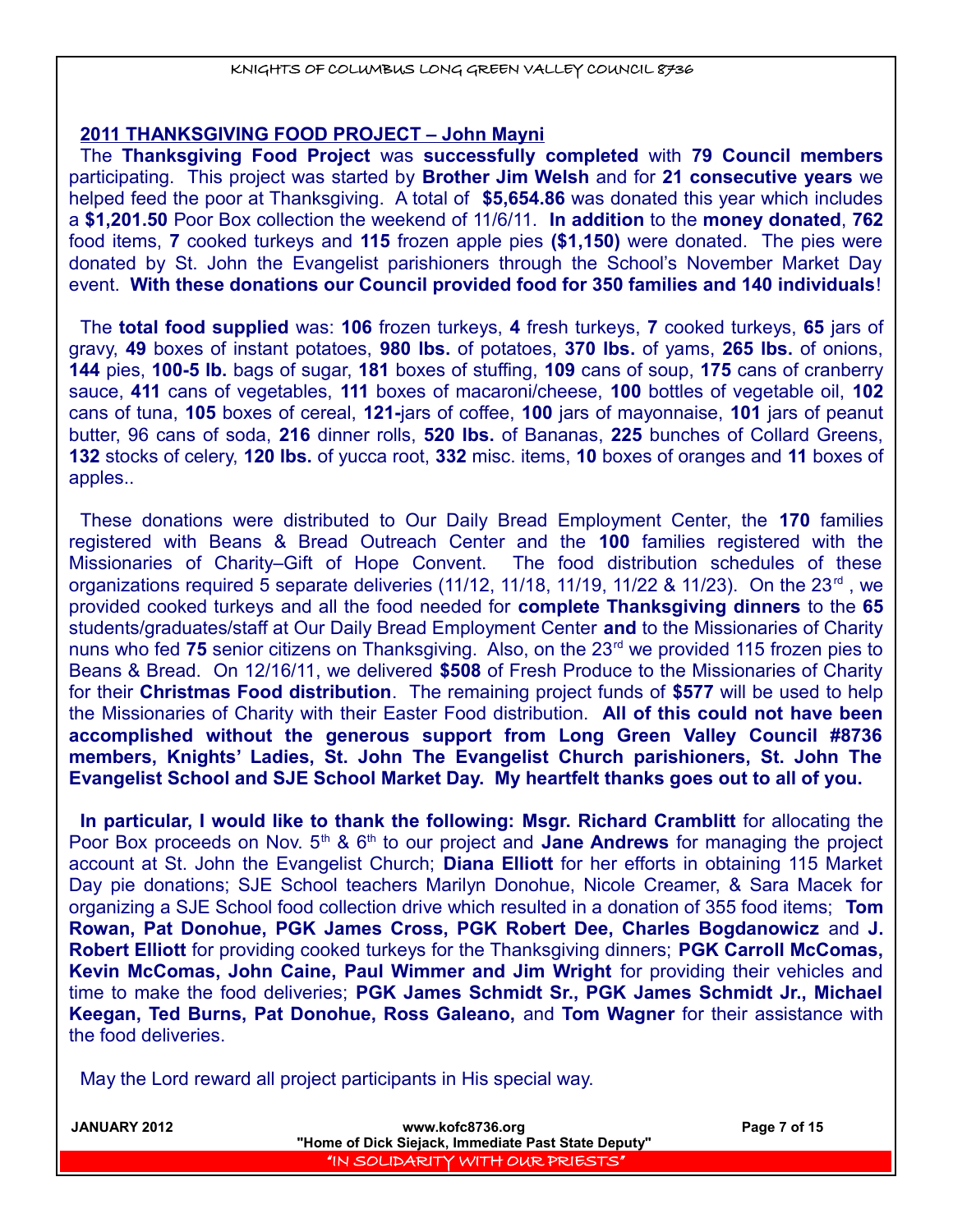## **COUNCIL ACTIVITIES DIRECTOR**

**Paul Weber, PGK, 410-879-0558, apaulweber@msn.com**

Flowers, candy, wine and romance will fill Long Green Valley on Sunday, February 12 as we celebrate Valentine's Day. Make plans to join your brother knights and wives for a special celebration which will begin by attending the 11:15 am Mass at St. John the Evangelist. After Mass, all couples will have the opportunity to participate in a special marriage renewal ceremony conducted by our chaplain, Msgr. Rick Cramblitt. Following this ceremony we will enjoy a delicious lunch/brunch in the council home. Additional details will be available at the January meetings and also by special messages sent via e-mail. Please note the council will supply the flowers, candy and wine but you are responsible for the romance.

 **Our First Degree Team is looking for additional members for both speaking and nonspeaking roles. We typically perform three or four degrees annually and also conduct several rehearsal sessions. If you are interested in being part of the team, please contact PGK Paul Weber.** 

Recently we began to announce wedding anniversaries in the monthly newsletter. To date, only 35 couples have forwarded their anniversary date. If you would like to be included in future editions, please send me the month, day and year of your wedding.



## **FAMILY ACTIVITIES**

#### **Family of the Month**



We are proud to announce that the Mayni's, John and Grace, are our Family of the Month for December. John has been our food drive chair for many years and does an excellent job

every time. Our Annual Thanksgiving Food Drive is our best Charity program each fraternal year. And Charity is the most important principle of our Order. A Community Activity, the Food Drive involves collaboration with several other organizations on Saint John the Evangelist campus. It also combines several aspects of charitable giving including not only monetary donations, donations of food stuff and materials but also in-kind donations such as shopping for and purchasing food, cooking food, collecting food, packing and loading, delivery and even service at the points of donation.

Our Food Drive Chairman John Mayni is well experienced in the job. He meticulously plans, organizes, builds his team, solicits donations, stores food, rounds up drivers and vehicles and then delivers the bounty to several different charities in the City of Baltimore. After the effort is completed for Thanksgiving he somehow multiplies the food and delivers more at Christmas from our bounty. Through all this work John keeps detailed records of contributions of every kind and provides excellent reports of the Food Drive results.

John and wife Grace are long term members of our Long Green Valley Council family and support many other functions as well. As nimble as John is with the Food Drive performance, he and Grace are even more nimble as ballroom dancers. John has done a great job for years as our

| <b>JANUARY 2012</b> | www.kofc8736.org                                    | Page 8 of 15 |
|---------------------|-----------------------------------------------------|--------------|
|                     | "Home of Dick Siejack, Immediate Past State Deputy" |              |
|                     | IN SOLIDARITY WITH OUR PRIESTS"                     |              |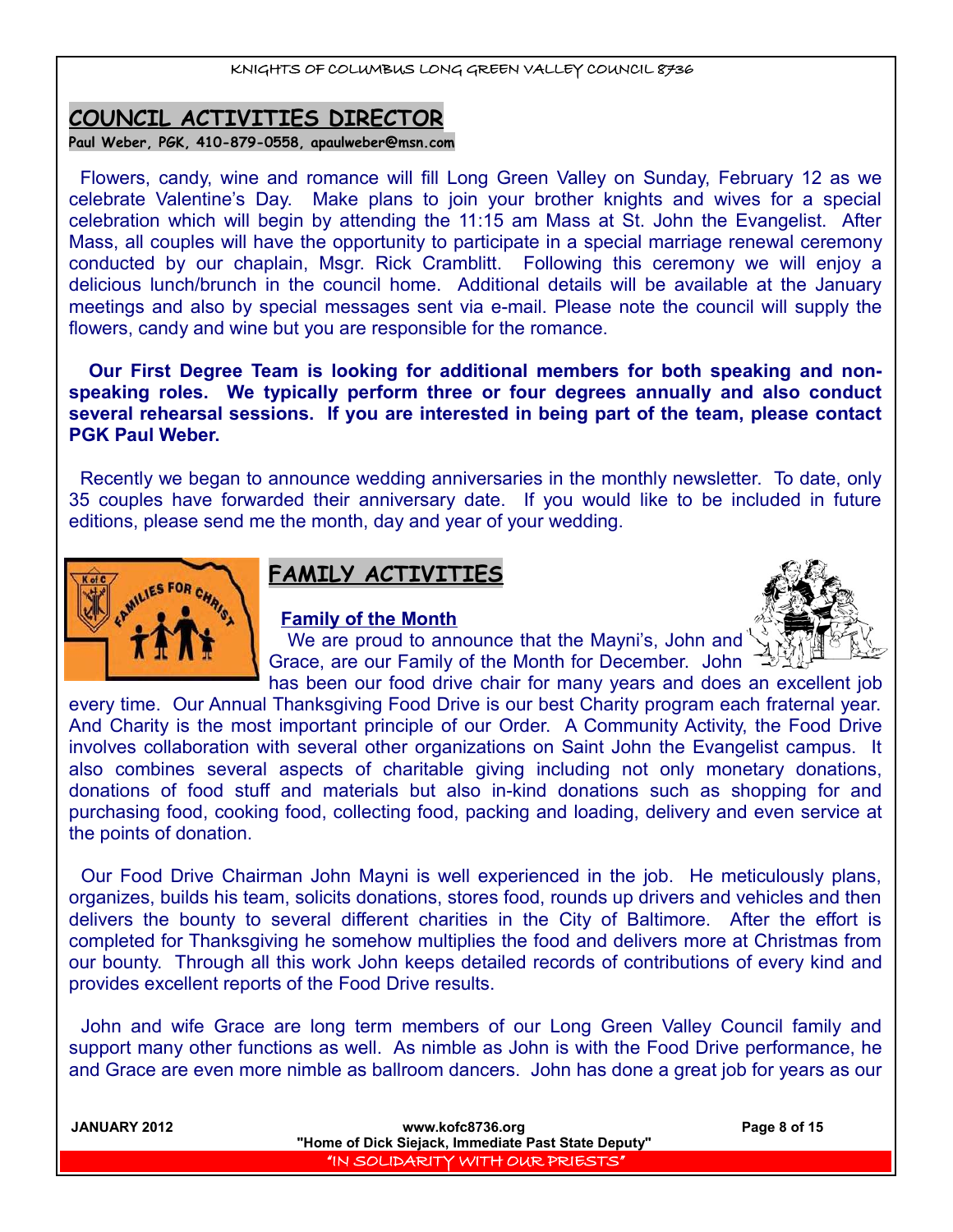Council Recorder and then has filled in when our elected Recorder was not available at Council meetings. A consummate perfectionist, John has always been a quiet but important contributor in many ways to Long Green Valley.

John is truly an asset to Long Green Valley Council and for that reason and the many good works that he and Grace perform they are a worthy Family of the Month for December 2011!

Many thanks to the brother knights who helped out at the Breakfast with Santa last month. Pete Stankoski and Bob Renshaw collected the forms and donations for our Santa Knight-Line calls. We received \$111 in free will donations. Also thanks to Chris Phillips, Pat Donohue and Tom Zaegel for handling the Christmas cards, magnets and White House Ornament sales table. And a special thanks to Joe and Barbara Owens for their "Special Appearance" as always.

We are also grateful to Ray Deitz, Chris Phillips and Joe Owens for making all those calls from Santa in our Santa Knight-Line project. The families and children really appreciate these special efforts and cheer from the Knights.

## **CULTURE OF LIFE ACTIVITIES**

We will hold our annual Spaghetti Dinner fund raiser on Saturday, Jan. 21<sup>st</sup> in the Church Hall after the 5pm mass. Brother Mike Talipan has graciously agreed to lead the kitchen crew and Dean Manzoni will take the lead for the hall set up and serving efforts. They will need our help as always, so please let us know if you can be available as soon as possible. The free-will donations will be used to support a donation for one of our Pro Life projects.

The annual March for Life Programs will take place in Washington D.C. on Monday, January 23<sup>rd</sup>. There will be buses departing from St. Ursula after their Mass at 8:30a.m. The cost is \$12/person. Contact info: Michael Colbourne colbourne@yahoo.com. There will be other buses throughout the Bel Air and Cockeysville / TimoniumTimonium area. If you would like to attend this very dynamic and uplifting event to show your support for the Pro Life movement, please contact our Grand Knight or Tom Zaegel for more information.

The Maryland Catholic Conference Lobby Night will take place on Monday February 20<sup>th</sup> starting at 5pm. We are hoping to have a large contingency from our Council and SJE Parish to join with Msgr. Rick this year to let our State Officials know our feelings and concerns about the items on their legislative agenda this year……..and more if necessary.

## **Youth Activities**

 **Joe Owens PGK, Phone: 410 557 6860, e-mail:** [kcjto@comcast.net](mailto:kcjto@comcast.net)

Once again we had a terrific response to our Keep Christ in Christmas Poster Contest. The judging process was a major challenge this year with so many artistic and creative entries. Thanks to all the brothers attending the Officers meeting in December for helping to select the winners. The contest winners were announced and prizes presented at the SJE School Christmas Program on Thursday evening, Dec. 15<sup>th</sup>. Our Grand Knight, Joe Wenderoth,

| <b>JANUARY 2012</b> | www.kofc8736.org                                    | Page 9 of 15 |
|---------------------|-----------------------------------------------------|--------------|
|                     | "Home of Dick Siejack, Immediate Past State Deputy" |              |
|                     | "IN SOLIDARITY WITH OUR PRIESTS"                    |              |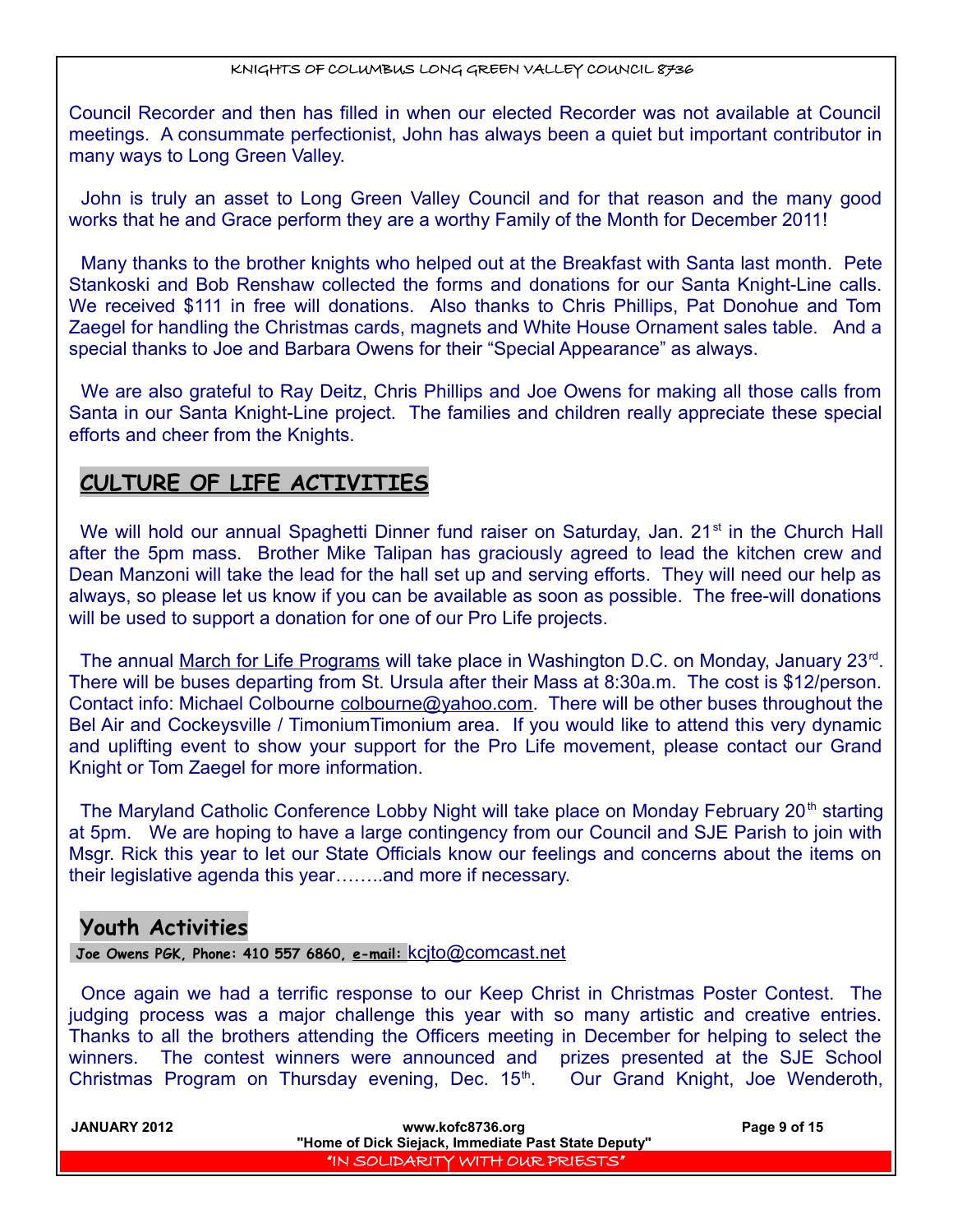presented Mrs. Delcher with our Council donation of \$200, and Tom Zaegel announce the winners and Joe presented the prizes. Chris Phillips was there to support us. And we wrapped up with a presentation by Dick Siejack (IPSD) of a check for over \$1,000 from the residual State Deputy Fund.

The Post Contest Winners were:

| Grades 1-3     | <b>First Place</b>  | <b>Alyssa Edwards</b>   |
|----------------|---------------------|-------------------------|
|                | <b>Second Place</b> | <b>Mason Coleman</b>    |
|                | <b>Third Place</b>  | <b>Margaret Simmons</b> |
| Grades $4-6$   | <b>First Place</b>  | <b>Kelsey Boyle</b>     |
|                | <b>Second Place</b> | <b>Cailyn Tripp</b>     |
|                | <b>Third Place</b>  | <b>Ryan Muhlenfeld</b>  |
| Grades $7 - 8$ | <b>First Place</b>  | Gabriella LoPresti      |
|                | <b>Second Place</b> | <b>Audrey Mellott</b>   |
|                | <b>Third Place</b>  | <b>Brian North</b>      |

All three first place posters had been submitted to the State for judging. And we were especially tickled to announce another State winner for our council once again. Grabriella LoPresti was the State winner in the Grade 7 & 8 Group. She will receive a plaque and \$100 prize in January. Congratulations to all of our winners and participants.

We are working on plans for the Basketball Free Throw Competition which will take place in January and February. Stay tuned for details to be provided in the weekly email, and at our meetings in January.

## **CHANCELLOR'S REPORT**

**Bob McGraw, Work 410-887-1828, Cell/Text 443-299-7732, E-mail: [rsmcgraw@verizon.net](mailto:rsmcgraw@verizon.net)**



**Feel free to contact me if you know of any brother or family member that is in need of prayers.** 

Please continue to pray for the following:

#### **Brothers:**

John Robinson Msgr. John Collopy George Thuman James Brayton Joe Owens Jim Schmidt Sr.

**Relations:**

Tory Robinson, Wife of Brother John Robinson

**JANUARY 2012 www.kofc8736.org Page 10 of 15 "Home of Dick Siejack, Immediate Past State Deputy"**  "IN SOLIDARITY WITH OUR PRIESTS"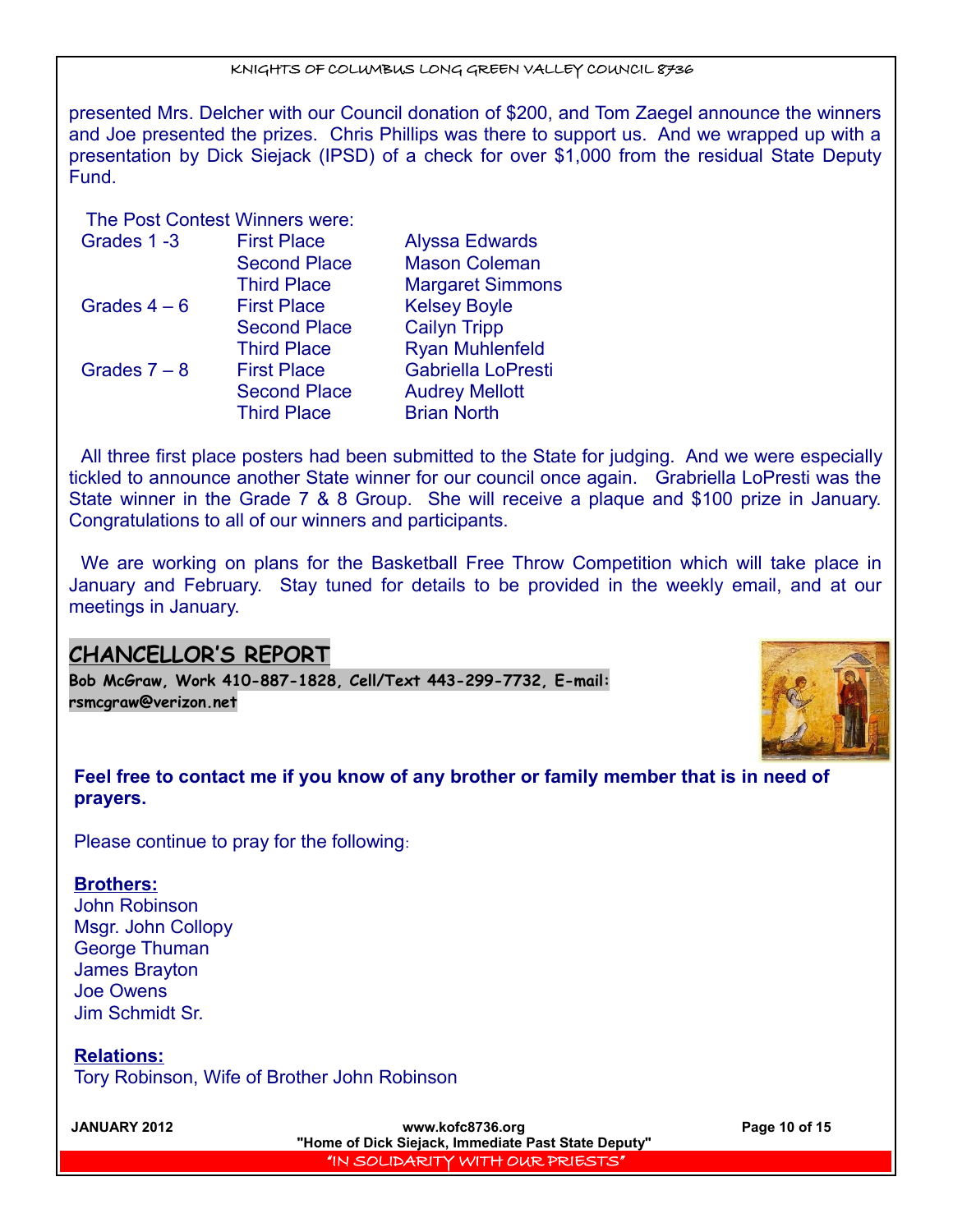Nancy Pfister, Mother of Brother Ed Pfister and Grandmother of Brother Jimmy Greene Angela Sallese, Sister of Brother Mike Sallese Kevin Landefield, Son of Brother George Landefield Louis Landefield, Brother of George Landefield Rose Schmidt Granddaughter of Brother Jim Schmidt Sr. Joseph Kruse Sr., Father of Brother David Kruse Amanda Polk, Daughter-in-Law of Brother Larry Polk

# **Deceased:**

William Loeffler Paul Oliphant

*NOTE: We have no system of routinely identifying those people whose health has improved to the point that they no longer need to be on the prayer list. Consequently, at the end of each quarter, we will delete all names that have been on the list for three or more months. Anyone with a request should contact the Chancellor, Bob McGraw, at either of the above addresses and they will be listed/reinstated on the prayer list.* 

## **MEMBERSHIP DIRECTOR"S REPORT**

**Dick Siejack, IPSD, 410-557-9298, [rvsiejack@aol.com](mailto:rvsiejack@aol.com)**

Brothers,

Wishing you and your Family a Blessed, Happy and Healthy New Year! What resolutions are you going to **make** and more importantly **keep** this year? Why not resolve now to ask and recruit one **New Member**! It simply starts with "asking a Catholic man to join our ranks!" Then…..explain to him why you joined and what the Knights mean to you and your family! If you provide me with his Name, Address and Phone Number, I will make the necessary contact and register you as his proposer. It is truly that easy. Together we will make a difference!

Currently, we are at the **Mid-Point** in this fraternal year and time is so important. We must continue to recruit new members so our Council can continue to grow and make a difference in many people's lives. We have attracted 9 new members into LGVC this year. Congratulations to our recruiters….but we still have a way to go!

In closing, a special congratulations to **Kevin Carr** and **James Milarcik** who took their Third Degree on 12/2/11. We wish you well and trust that you will become active in our many Council Programs.

"May the good Lord continue to touch your heart with love and mercy."

Vivat Jesus

**JANUARY 2012 www.kofc8736.org Page 11 of 15 "Home of Dick Siejack, Immediate Past State Deputy"**  "IN SOLIDARITY WITH OUR PRIESTS"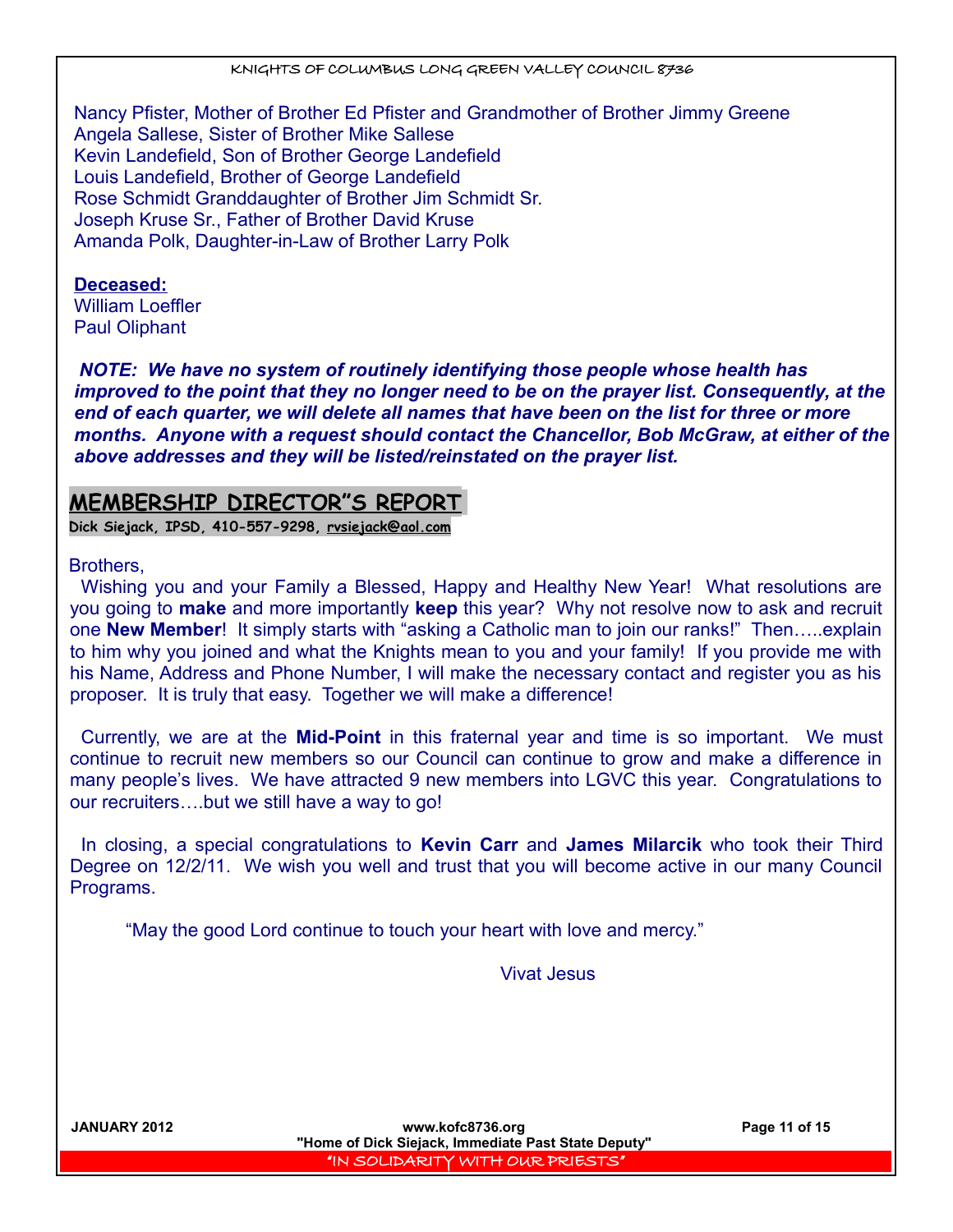## **INSURANCE**

**Mark T. Bateman, Benefits Advisor 410 340 8561, [mark.bateman@kofc.org](mailto:mark.bateman@kofc.org)**

### Knights of Columbus Benefits Advisory Update Your Beneficiaries

**Sometimes it is easy to overlook the simplest of things** – take for instance the beneficiaries on your life insurance policies. If your policy was applied for and issued several years ago, it could very well be that the person you originally selected as the beneficiary is no longer the person you would want to receive the policy proceeds. If you bought the policy when you were single, you may have named your parents as beneficiaries. If you have since married that should be up-dated to reflect your spouse or your children as beneficiaries.

Most people list a primary beneficiary, who is specifically designated as the first in priority to receive policy proceeds. **We also encourage the naming of a contingent beneficiary**, an alternate person designated to receive policy proceeds, usually in the event that the original beneficiary pre-deceases the insured.

I routinely call all of my policyholders for annual review appointments, usually near the anniversary date of your policy – the date it was originally issued. One of the matters that I'll discuss during this review is the status of your beneficiary designations. If they need updating, as they often do, I can complete the paperwork during that appointment.

I look forward to meeting with each of you during the coming *New Year 2012* to discuss your family's needs.



## **JANUARY BIRTHDAYS**

| <b>Dick Lanham</b>     | 01 | <b>Harry Brocato</b>  | 03 |
|------------------------|----|-----------------------|----|
| <b>Danny Seibert</b>   | 03 | <b>Ray Dietz</b>      | 04 |
| <b>Paul Nolan</b>      | 04 | <b>Ron Rider</b>      | 05 |
| <b>Ross Galeano</b>    | 10 | <b>James Greene</b>   | 13 |
| <b>Richard Molinar</b> | 13 | <b>John Sochurek</b>  | 20 |
| <b>Greg Monnier</b>    | 21 | <b>Bill Davison</b>   | 25 |
| <b>Michael Bathon</b>  | 26 | <b>David Battista</b> | 26 |
| George Landefeld       | 29 | <b>Gus Schmidt</b>    | 31 |
|                        |    |                       |    |

# **ANNIVERSARIES**

Ken & Joanne Furman 11 (21 years)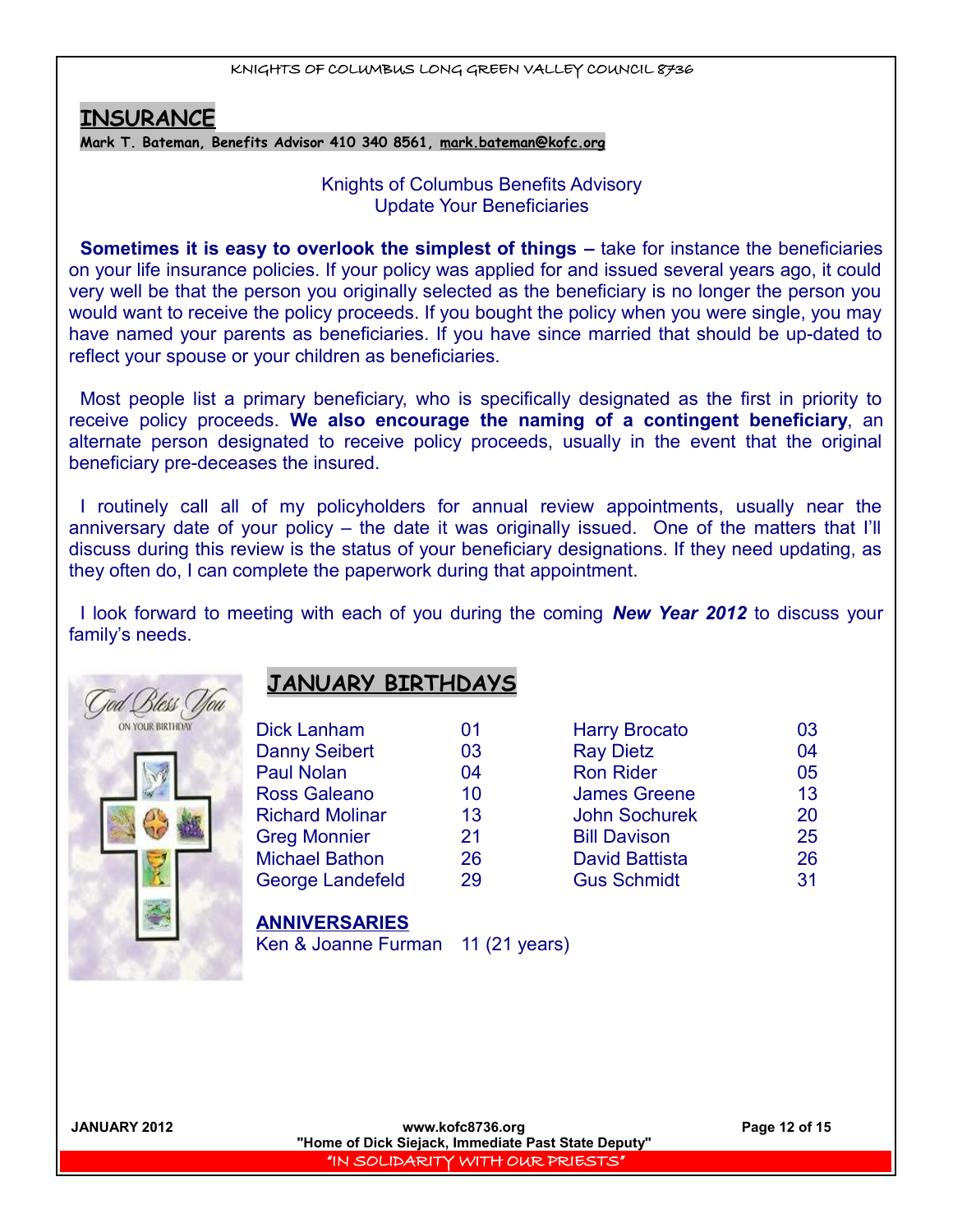## **THE LUNCH BUNCH**

Bob Renshaw, DGK

We are trying to re-connect with as many members as possible. Many of you may not be able to get out to meetings at night due to the hour, driving difficulties or conflicts with family responsibilities. You are proud to be a Knight and would like to participate more in our activities and we would like that too. Therefore, we are planning to get together once a month in the early afternoon to catch up on council activities, have a light lunch and socialize. This will not be an official business meeting in that business can not be conducted, but it will give us an opportunity to get together and enjoy the company of fellow Knights. Other, less flattering names have been suggested for our group, but let's just consider ourselves the Lunch Bunch.

For the first meeting, I plan to collect \$2.00 from each participant to off-set any cost for the food. Other people may have better ideas and we are open to all suggestions. This idea is fluid and can be adjusted to meet the members' needs as we go along.

We plan to meet on the third Tuesday of the month at 12:00 noon. Therefore, the first meeting will be on January 17. Weather may be a factor. Remember, if Baltimore County schools are closed, we do not meet. If transportation is a problem, call or email me, Bob Renshaw (410-592-8406), baltobob@comcast.net). Conversely, if you are attending and can provide transportation for someone else, let me know, too.

We hope to see some of the folks we have missed at our regular meetings and that you will once again become involved.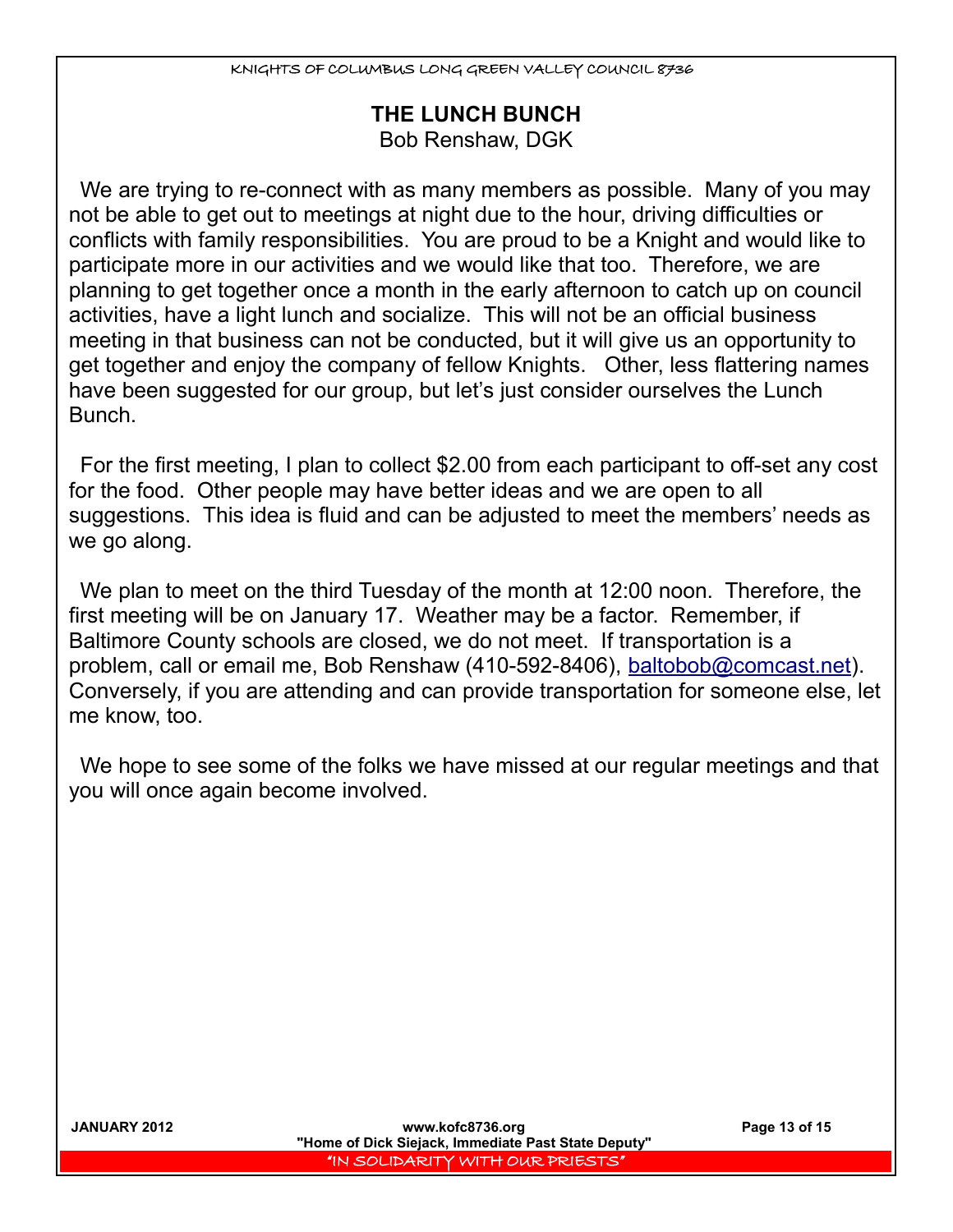## **DATES TO REMEMBER**

| <b>DATE</b> | <b>TIME</b><br><b>DAY</b> | <b>ACTIVITY</b>                      | <b>LOCATION</b>        |
|-------------|---------------------------|--------------------------------------|------------------------|
|             |                           | <b>JANUARY</b>                       |                        |
| 01          | Sun.                      | <b>HAPPY NEW YEAR</b>                |                        |
| 03          | Tues.                     | NO Knights Ladies Meeting in January |                        |
| 05          | Thurs. 7:00PM             | Officers Meeting                     | Council home           |
| 07          | Sat.                      | State Mid Term Meeting               | St. Joseph's           |
| 10          | Tues. 8:00PM              | <b>Business Meeting</b>              | Council Home           |
| 12          | Thurs, 8:00PM             | <b>BCGK Meeting</b>                  |                        |
| 17          | Tues. 12:00PM             | Lunch Bunch Social Meeting           | Council Home           |
| 19          | Thurs. 8:00PM             | <b>ABJC Assembly Meeting</b>         | Fr. Wolfe              |
| 21          | 6:00PM<br>Sat.            | Spaghetti Dinner                     | Church Hall            |
| 23          | Mon.                      | March for Life                       | Wachington, DC         |
| 24          | 8:00PM<br>Tues.           | Social Meeting                       | Council Home           |
| 29          | 9:00AM<br>Sun.            | Fifth Sunday Mass/Breakfast          | St. Johns/Council Home |
|             |                           | <b>FEBRUARY</b>                      |                        |
| 02          | Thurs<br>7 PM             | <b>Officers Meeting</b>              | <b>Council Home</b>    |
| 03          | 7:00 PM<br>Fri            | <b>BCGK Anniversary Party</b>        | A. Fulton sheen Cour   |

| 03 | Fri        | 7:00 PM | <b>BCGK Anniversary Party</b>                                    | A. Fulton sheen Council |
|----|------------|---------|------------------------------------------------------------------|-------------------------|
| 05 | <b>Sun</b> | 5:00PM  | Super Bowl Tailgate Party                                        | <b>Council Home</b>     |
| 07 | Tues.      |         | NO Knights Ladies in February                                    |                         |
| 12 | Sun.       | 11:15AM | Valentines Brunch/Renewal of marriage vows St. Johns Church/Hall |                         |
| 14 | Tues.      | 8:00 PM | <b>Business Meeting</b>                                          | <b>Council Home</b>     |
| 15 | Wed.       |         | Mid Term Reports Due                                             |                         |
| 16 | Thurs.     | 8:00 PM | <b>ABJC Assembly Meeting</b>                                     | Mason-Dixon             |
| 20 | Mon.       |         | Md. Catholic Conference Lobby Night                              | Annapolis               |
| 21 | Tues.      |         | Schrove Tuesday Pancake Dinner                                   | Church Hall             |
| 28 | Tues.      | 8:00 PM | Social Meeting                                                   | <b>Council Home</b>     |
|    |            |         |                                                                  |                         |